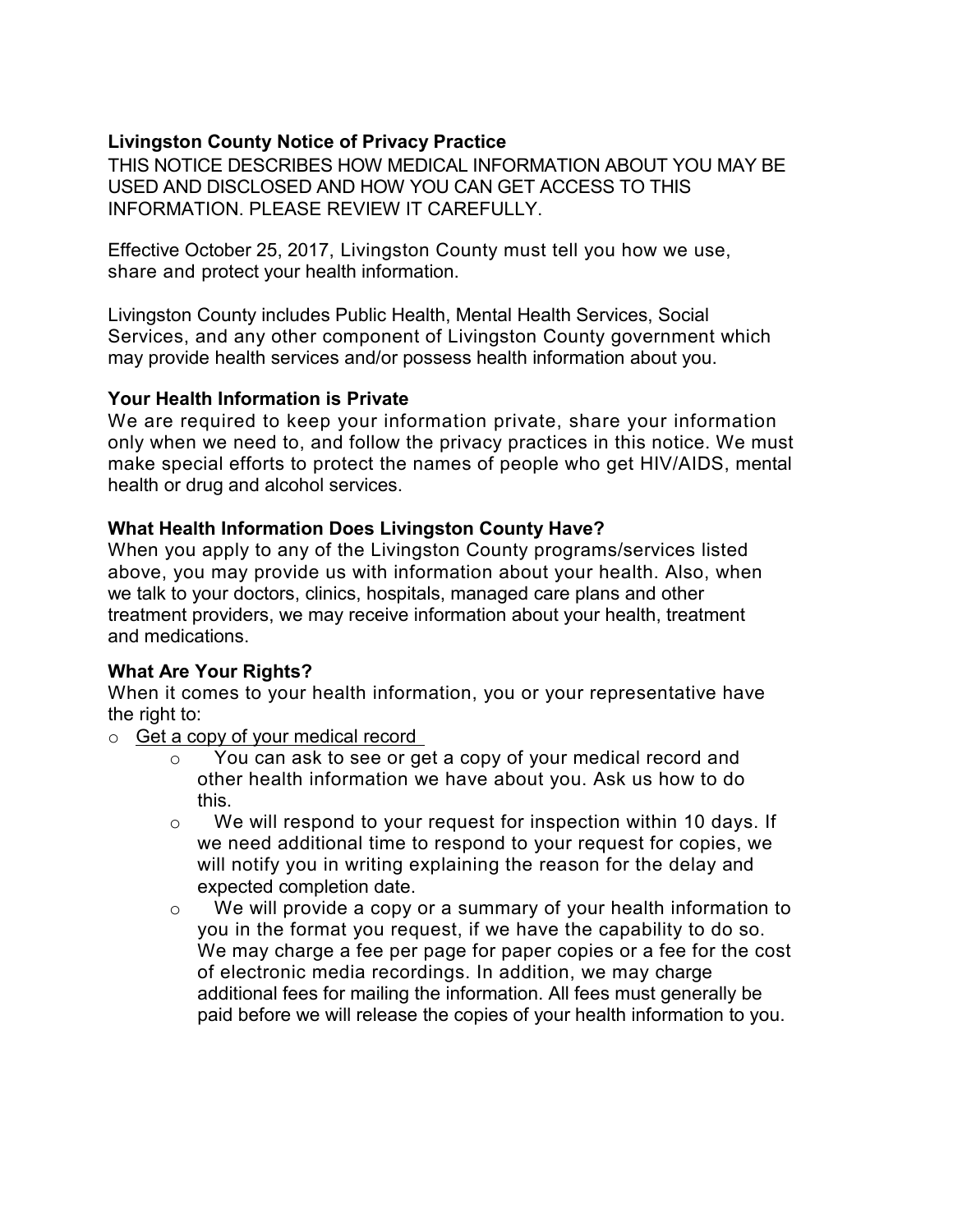- o We may deny you access, with or without an opportunity for you to have such decision reviewed, in certain limited circumstances. You will not be denied access to your health information solely because of your inability to pay.
- o Ask us to correct your medical record
	- $\overline{\circ}$  You can ask us to correct health information about you that you think is incorrect or incomplete. Ask us how to do this.
	- o We may say "no" to your request, but we'll tell you why in writing within 60 days.
- o Request confidential communications
	- $\circ$  You can ask us to contact you in a specific way (for example, home or office phone) or to send mail to a different address.
	- o We will say "yes" to all reasonable requests.
- o Ask us to limit what we use or share
	- You can ask us not to use or share certain health information for treatment, payment, or our operations. We are not required to agree to your request, and we may say "no" if it would affect your care.
	- $\circ$  If you pay for a service or health care item out-of-pocket in full, you can ask us not to share that information for the purpose of payment or our operations with your health insurer. We will say "yes" unless a law requires us to share that information.
- $\circ$  Get a list of those with whom we've shared information
	- o You can ask for a list (accounting) of the times we've shared your health information for six years prior to the date you ask, who we shared it with, and why.
	- o We will include all the disclosures except for those about treatment, payment, and health care operations, and certain other disclosures (such as any you asked us to make). We'll provide one accounting a year for free but will charge a reasonable, cost-based fee if you ask for another one within 12 months.
- $\circ$  Get a copy of this privacy notice
	- $\circ$  You can ask for a paper copy of this notice at any time, even if you have agreed to receive the notice electronically. We will provide you with a paper copy promptly.
- o Choose someone to act for you
	- $\circ$  If you have given someone medical power of attorney or if someone is your legal guardian, that person can exercise your rights and make choices about your health information.
	- o We will make sure the person has this authority and can act for you before we take any action.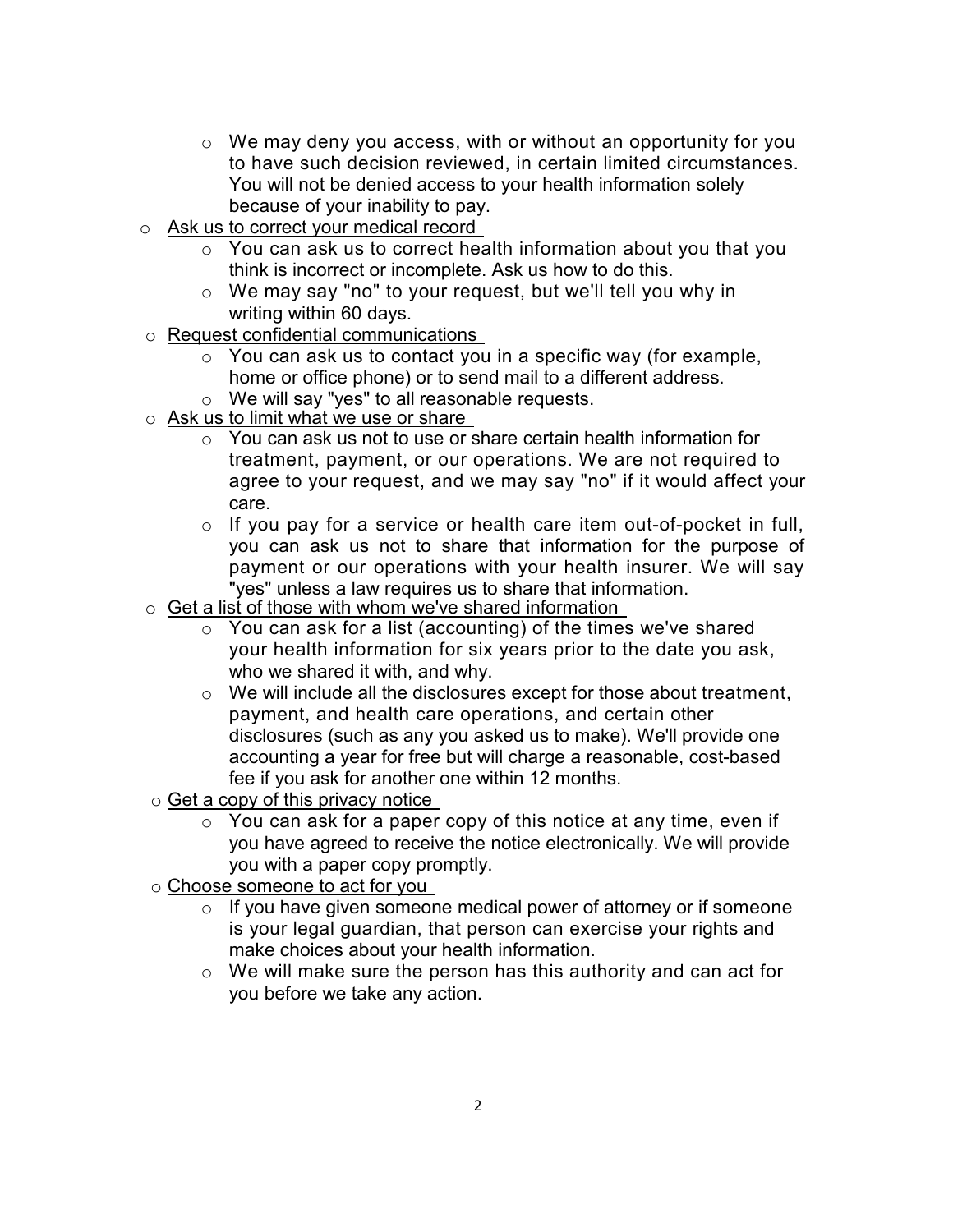- o File a complaint if you feel your rights are violated
	- $\circ$  You can complain if you feel we have violated your rights by contacting the County Attorney's Office at 6 Court Street, Room 302, Geneseo, New York 14454. Tel: (585) 243-7040.
	- $\circ$  You can file a complaint with the U.S. Department of Health and Human Services Office for Civil Rights by sending a letter to 200 Independence Avenue, S.W., Washington, D.C. 20201, calling 1-877-696-6775, or visiting [www.hhs.gov/ocr/privacy/hipaa/complaints/.](http://www.hhs.gov/ocr/privacy/hipaa/complaints/)
	- o We will not retaliate against you for filing a complaint.

## **What Are Your Choices**

For certain health information, you can tell us your choices about what we share. If you have a clear preference for how we share your information in the situations described below, talk to us. Tell us what you want us to do.

In these cases, you have both the right and choice to tell us to:

- Share information with your family, close friends, or others involved in your care
- Share information in a disaster relief situation
- Include your information in a hospital directory

If you are not able to tell us your preference, for example if you are unconscious, we may go ahead and share your information if we believe it is in your best interest. We may also share your information when needed to lessen a serious and imminent threat to health or safety.

Unless otherwise permitted or required by law, in these cases we will not share your information without your written permission:

- HIV/AIDS related information
- Alcohol and substance treatment information
- Mental health information
- Genetic health information
- Psychotherapy notes

# **How Livingston County May Use and Share Your Health Information?**

We may use and share your health information to:

- o Respond to your request We will use and share your health information in order to respond to you or your representative's request for your health information.
- $\circ$  Treat you We can use your health information and share it with other professionals who are treating you. For example, a healthcare provider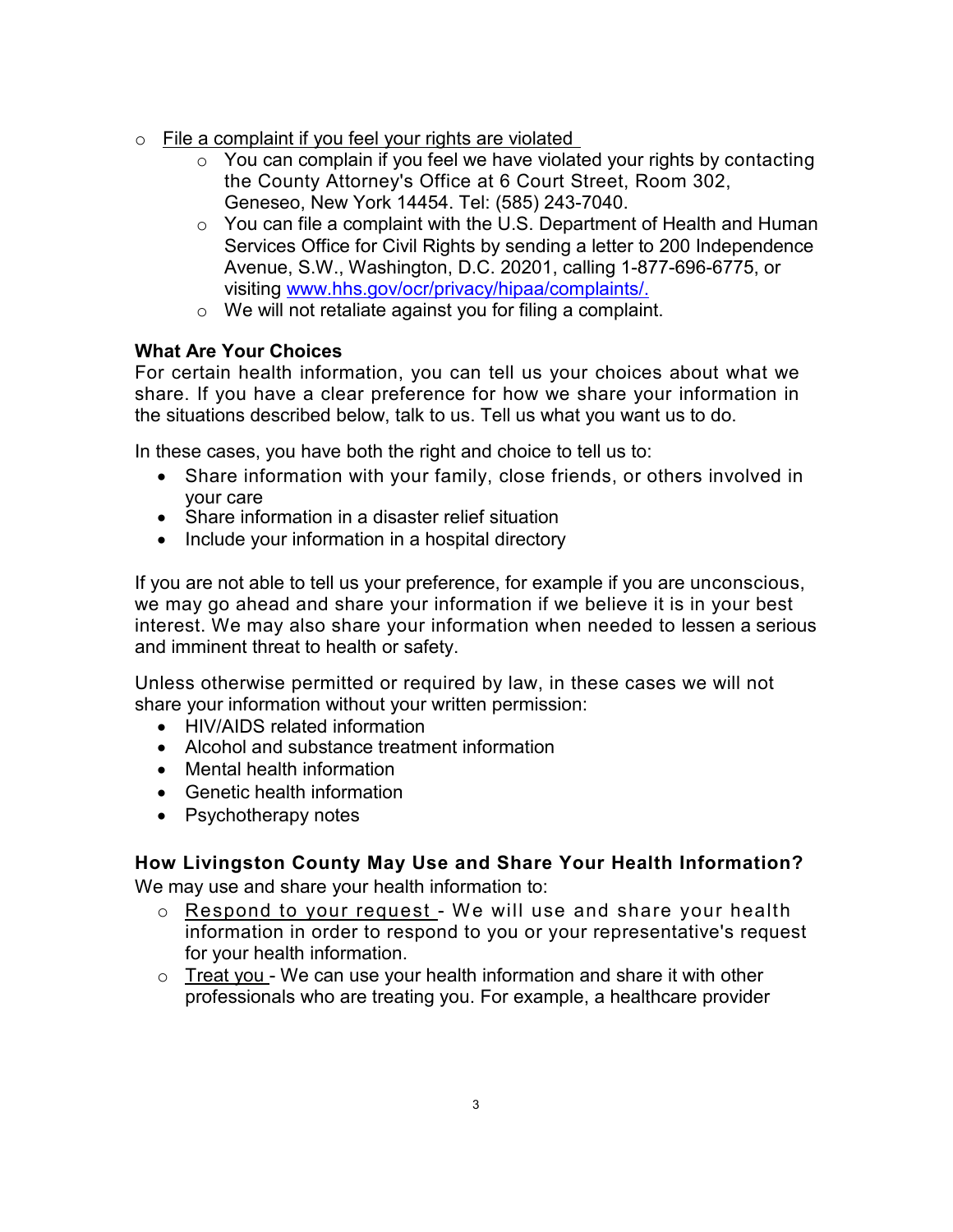treating you may ask another healthcare provider about your health condition.

- o County Operations We can use and share your health information for County operations including its programs and services, to improve your care, and contact you when necessary. For example, we use your health information to manage your treatment and services.
- o Bill for your services We can use and share your health information to bill and get payment from health plans or other entities. For example, we give information about you to your health insurance plan so it will pay for your services.

#### **How Else Livingston County may Use or Share Your Health Information?**

We are also allowed or required to share your information in other ways, though we may need to meet conditions in the law before we can do so. For more information see:

**[www.hhs.gov/ocr/privacy/hipaa/understanding/consumers/index.html](http://www.hhs.gov/ocr/privacy/hipaa/understanding/consumers/index.html)**

The additional ways we may use and share your health information include:

- $\circ$  Help with public health and safety issues We can share health information about you for certain situations such as
	- o preventing disease,
	- $\circ$  helping with product recalls,
	- o reporting adverse reactions to medications,
	- o reporting suspected abuse, neglect, or domestic violence, and
	- o preventing or reducing a serious threat to anyone's health or safety.
	- o Research We can use or share your information for health research.
	- $\circ$  Compliance with the law We will share information about you if state or federal laws require it, including with the Department of Health and Human Services if it wants to see that we're complying with federal privacy law.
	- $\circ$  Respond to organ and tissue donation requests We can share health information about you with organ procurement organizations.
	- o Work with coroner, medical examiner or funeral director We can share health information with a coroner, medical examiner, or funeral director when an individual dies.
	- o Address workers' compensation, law enforcement, and other government requests - We can use or share health information about you
		- o for workers' compensation claims,
		- $\circ$  for law enforcement purposes or with a law enforcement official,
		- o with health oversight agencies for activities authorized by law, and